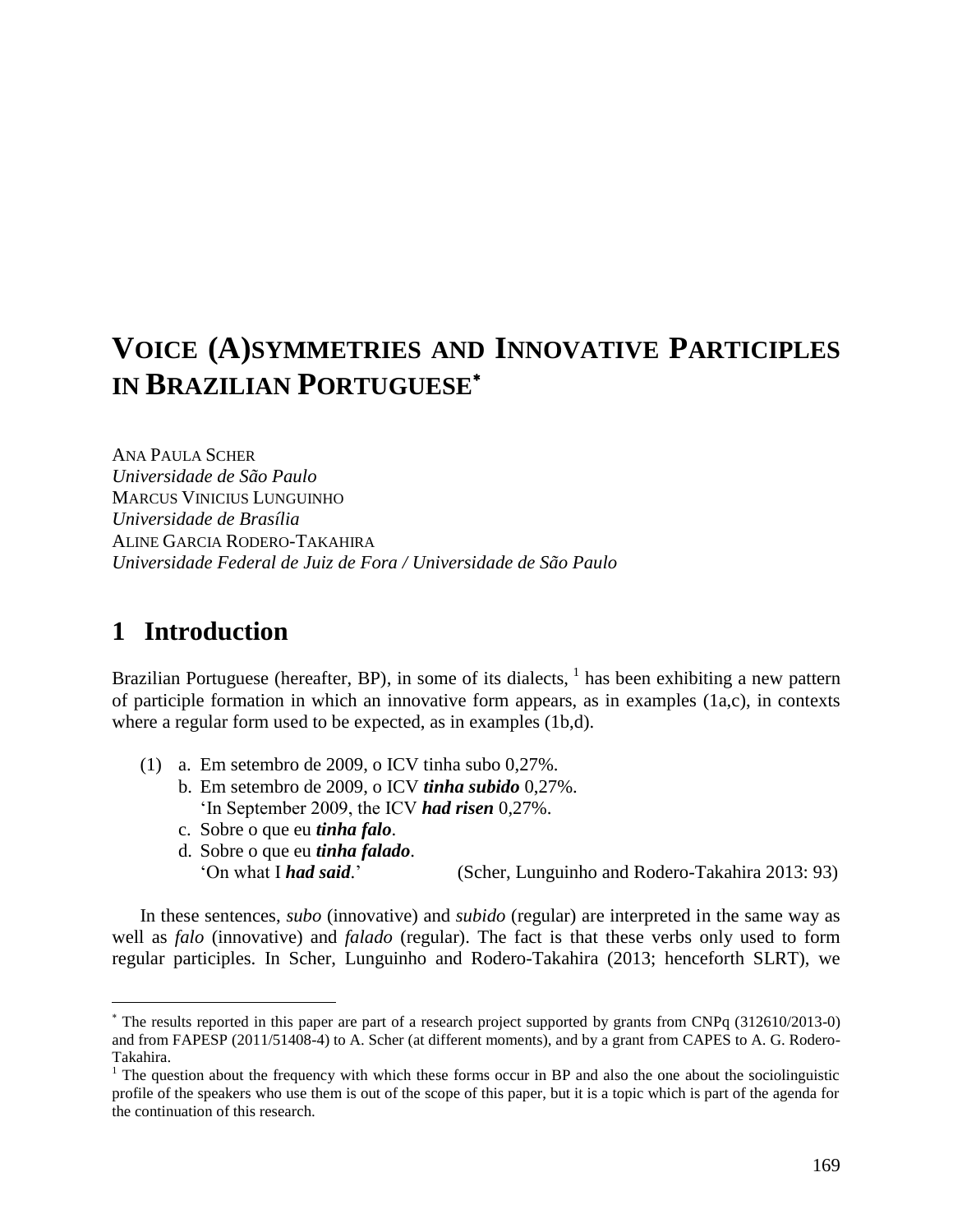called formations such as *subo* and *falo* in (1a,c) *innovative participles*. SLRT present an analysis for the structure associated with those participles, assuming that they have the same syntactic structure as their corresponding regular participles and that distinct morphological processes differentiate the two participial forms.

While SLRT have already shown that innovative participles occur mainly in active perfect sentences/compound tenses (whose structure is auxiliary *ter* + uninflected participle), as in (1); and that passives, on the other hand, seem to prefer the regular participles, as in (2), they have also pointed out that some occurrences of innovative participles in passive have begun to show up, as in  $(3)$ :

- (2) As frutas *foram compradas* / \**compras* pela Maria. 'The fruits *were bought* by Maria.'
- (3) Na foto não dá para ver que as bolas são com gliter... Todos os enfeites *foram compros*  na Cristal Doces e Festas (…). 'The picture doesn't show the balls have glitter in them... All ornaments *were bought* at Cristal Doces e Festas (…).'

In this paper, we will show that not only are the innovative participles, in fact, found in passive contexts, but they are also turning more and more common in the dialects which, initially, used them only in the perfect context, as can be seen in the examples below:

- (4) O que os artistas não tinham em mente é que engenheiros e estudantes de vários locais do Brasil fariam vídeos parecidos "nocauteando" o que *tinha sido falo* por eles. 'What the artists didn't see coming was that engineers and students from many parts of Brazil would produce similar videos denying what *had been said* by them.'
- (5) (...) achei um desrespeito da companhia, lembrando que meu bilhete *tinha sido compro* em uma tarifa normal. '(...) I thought it was very disrespectful of the company, since my ticket *had been*

*bought* at a normal rate.'

Sentences such as (3), (4) and (5) seem to be part of the language and, for that reason, call for an explanation. Our main question, then, is the following: what is going on in the grammar of the innovative participles which makes them possible in the context of a passive sentence? In order to provide an adequate explanation for this question, we will present the analysis put forward in SLRT and show how it can also account for the occurrence of the innovative forms in passive sentences.

This paper is organized as follows. In section 2, we show the methodology we used to collect the data we investigate in this paper and discuss very briefly some issues regarding it. We then, go on, in section 3, to describe the patterns of participle formation in BP, including the innovative participles. In section 4, we present the proposal for the derivation of innovative participles in SLRT in which we deal with the apparent different distribution of regular and innovative participles in active and passive contexts in terms of the features [PERF] and [PASS]. In section 5, we reexamine the claim made in SLRT, according to which innovative participles do not occur in the context of the feature [PASS] and present new data confirming the spreading up of the use of the innovative form in this environment. We also present, in the same section, a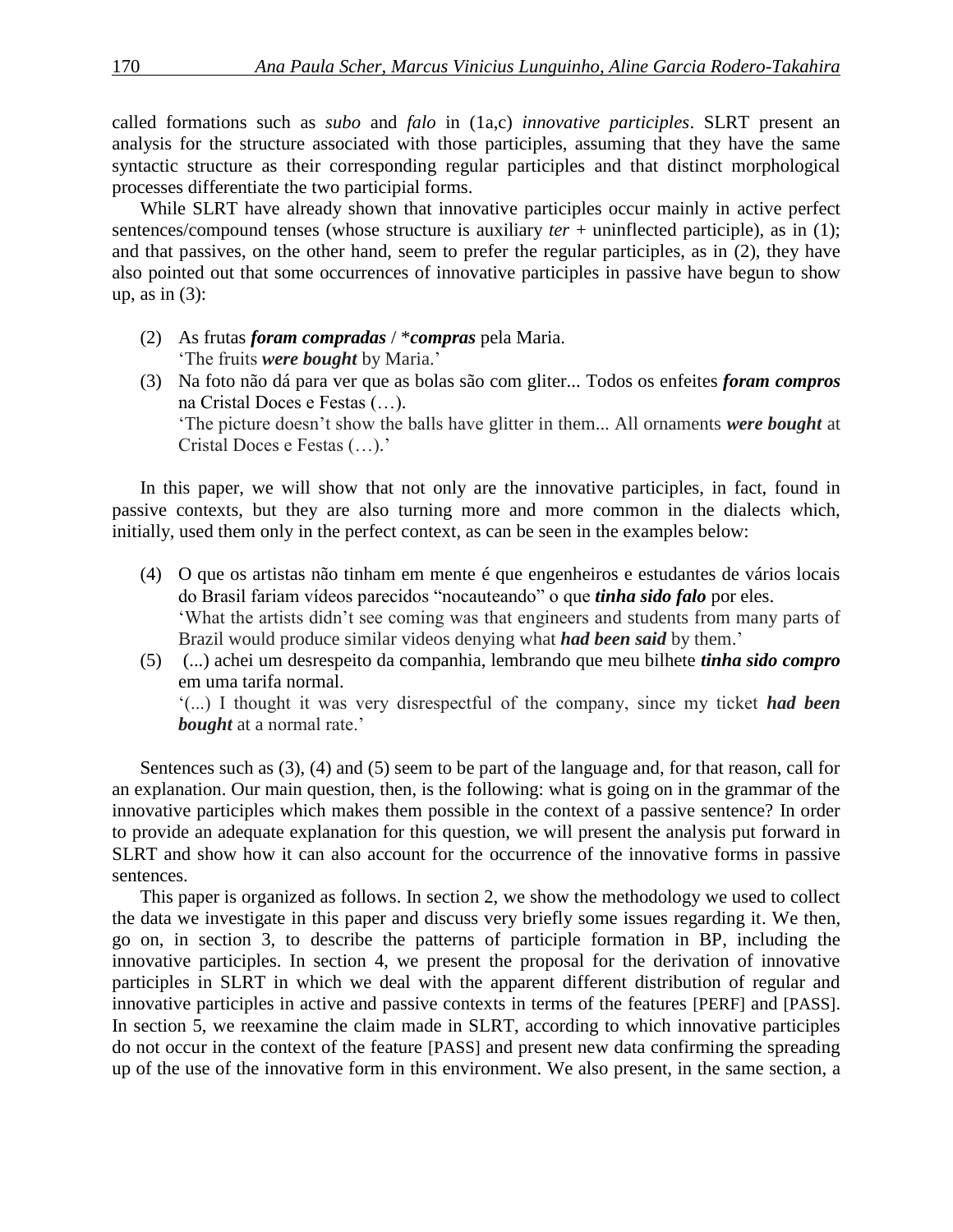refinement to the vocabulary items<sup>2</sup> -/d/ and  $\emptyset$ , which will account for this new data. Finally, in section 6, we provide a summary of the main points of the paper.

## 2 A Brief Note on Data and Methodology

A clarification about the nature of the examples used in this paper is on order. We are using both examples heard by us in colloquial circumstances and examples drawn from the internet (most of them). Using such data was a methodological decision since we are not speakers of the dialects considered in this paper and there are no researches mapping the possible uses of innovative participles in BP. We are aware of the possible objections to the use of this kind of examples in a paper which is intended to present an analysis of BP speakers' linguistic competence. Some people might say that these examples cannot help to understand the real grammar behind the use of (innovative) participles. In other words, the innovative participles present in these examples could be seen not as a real object of study generated by BP speakers' linguistic competence, but as a by-product of performance errors or even as an effect of hypercorrection, which could be associated with the register of the language used, namely the written language.

Against this objection, we can use the fact that if the innovative participles were to be understood as resulting from errors or hypercorrection, they should not be expected to occur so frequently. As a matter of fact, they should be isolated examples, which is not the case. It is easy to find data with innovative participles on the internet. The regularity of these data and the fact that they keep recurring allow us to think that innovative participles are in fact a real object of study which is generated by the grammar of BP speakers.

Some words must also be said in relation to grammaticality judgments. Since we are not native speakers of the dialects which use innovative participles, the fact that we had never heard them occurring with some verbs, or the fact they were not found in our search on the internet were the factors used by us to judge a sentence as ungrammatical. This was another methodological choice we made in view of the complete inexistence of studies on this topic.

Finally, as for the presentation of data, some of the internet examples have been altered/edited to adequate them to the standard written Portuguese (basically orthography and punctuation). At the end of the paper, in the Appendix A, it is possible to see the examples as it were, their sources, as well as other examples of innovative participles that are part of our initial corpus. Examples presented in the text which are not part of the Appendix must be understood as data which were collected by us by observing oral speech.

 $2$  Vocabulary items (VIs), in Distributed Morphology terms, are rules which associate a phonological exponent to abstract morphemes in the syntactic derivation.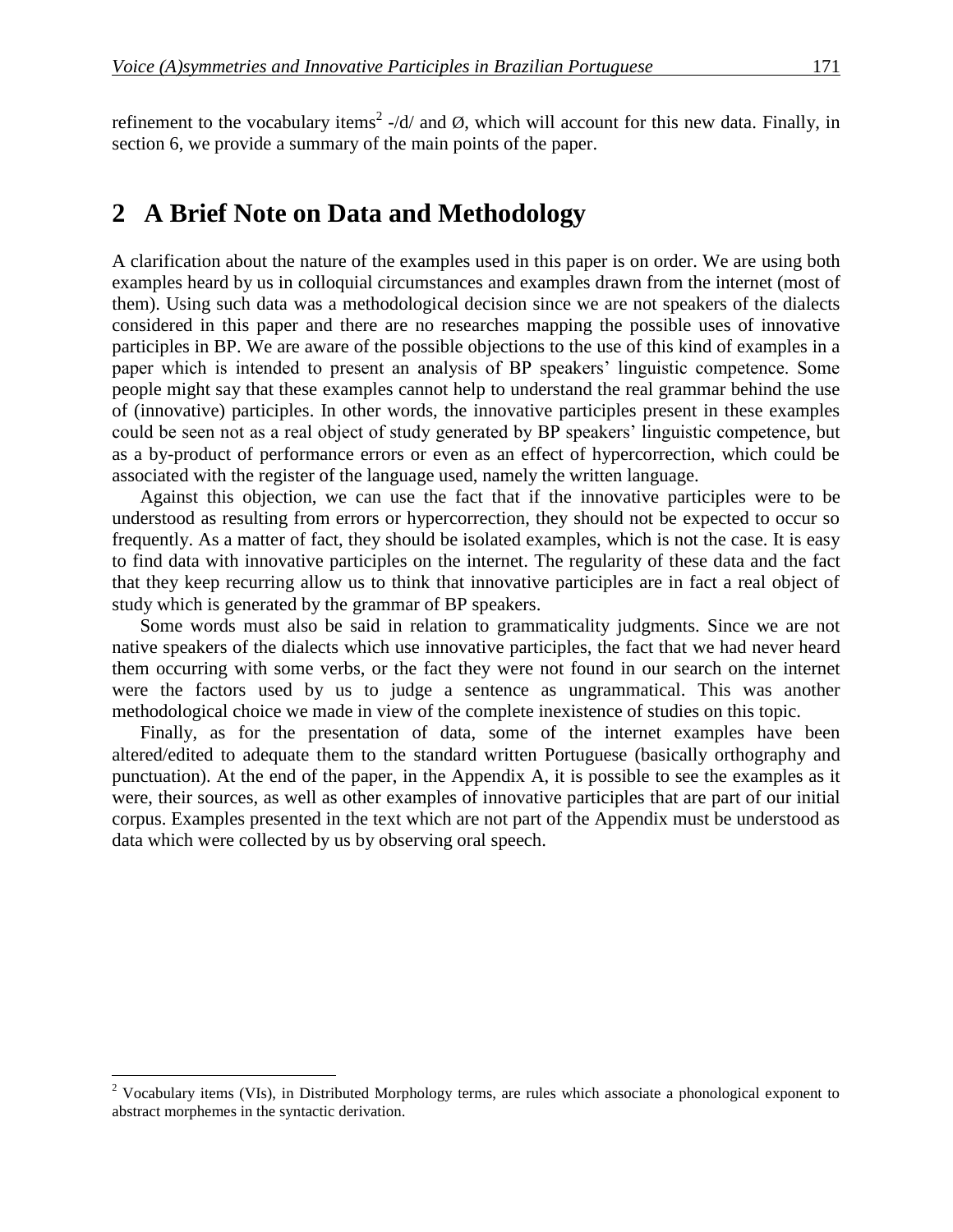# **3**xx**Organization of Participial Forms in Brazilian Portuguese: The Innovative Participles**

Traditionally, the verbs in Portuguese can be placed into three different classes, according to the way they form their participles.

Group I, for example, complies with the general pattern for participle formation in the language: they form regular participles, which preserve the verb's infinitival stem and associates it with the verbal theme vowel (VTV), the participle morpheme and the nominal theme vowel  $(NTV)$ ,  $3$  as in (6). Their stems/roots are not stressed, but their VTV is. For that reason, they are also known as non-rhizotonic participles.

(6) Regular participles: morphological organization

| <b>Infinitival</b><br>form | Stem | VTV | Participle<br>morpheme | <b>NTV</b> | <b>Participial</b><br>form |
|----------------------------|------|-----|------------------------|------------|----------------------------|
| <i>amar</i> ('to love')    | am   |     |                        | 0          | <i>amado</i> ('loved')     |
| <i>temer</i> ('to fear')   | tem  |     |                        | 0          | <i>temido</i> ('feared')   |
| <i>partir</i> ('to leave') | part |     |                        | 0          | <i>partido</i> ('left')    |

Group II comprises verbs forming only irregular participles, whose derivation, generally, involves significant changes in the stem of the infinitival form. These participles exhibit the (modified) verbal stem, the participle morpheme and the NTV, and they are also known as rhizotonic participles since their stress falls on their stem:

| <b>Infinitival</b><br>form   | <b>Stem</b> | VTV | <b>Participle</b><br>morpheme | <b>NTV</b>       | Participial<br>form        |
|------------------------------|-------------|-----|-------------------------------|------------------|----------------------------|
|                              |             |     |                               |                  |                            |
| <i>escrever</i> ('to write') | escri       |     |                               | $\boldsymbol{o}$ | <i>escrito</i> ('written') |
| ver('to see')                | vıs         |     |                               | $\boldsymbol{o}$ | $visto$ ('seen')           |
| $discer$ ('to say')          | di          |     |                               | $\Omega$         | <i>ditto</i> ('said')      |
| $fazer$ ('to do')            | fei         |     |                               | $\boldsymbol{o}$ | <i>feito</i> ('done')      |
| <i>abrir</i> ('to open')     | aber        |     |                               | $\boldsymbol{o}$ | <i>aberto</i> ('opened')   |
| <i>cobrir</i> ('to cover')   | cober       |     |                               | $\boldsymbol{o}$ | coberto ('covered')        |
| <i>por</i> ('to put')        | pos         |     |                               | $\boldsymbol{o}$ | <i>posto</i> ('put')       |
| $vir$ ('to come')            | vin         |     |                               | $\Omega$         | vindo('come')              |

(7) Irregular participles: morphological organization

Finally, group III is composed of verbs which can form a regular non-rhizotonic participial form, as well as an irregular rhizotonic one, being, for that reason, often termed "abundant verbs" or double participles. The organization of the morphemes present in the structure of this type of participial form can be seen in (8):

<sup>&</sup>lt;sup>3</sup> Just like the infinitival and gerundive forms, participial forms are treated as a nominal form of the verbs, since they are not inflected for tense.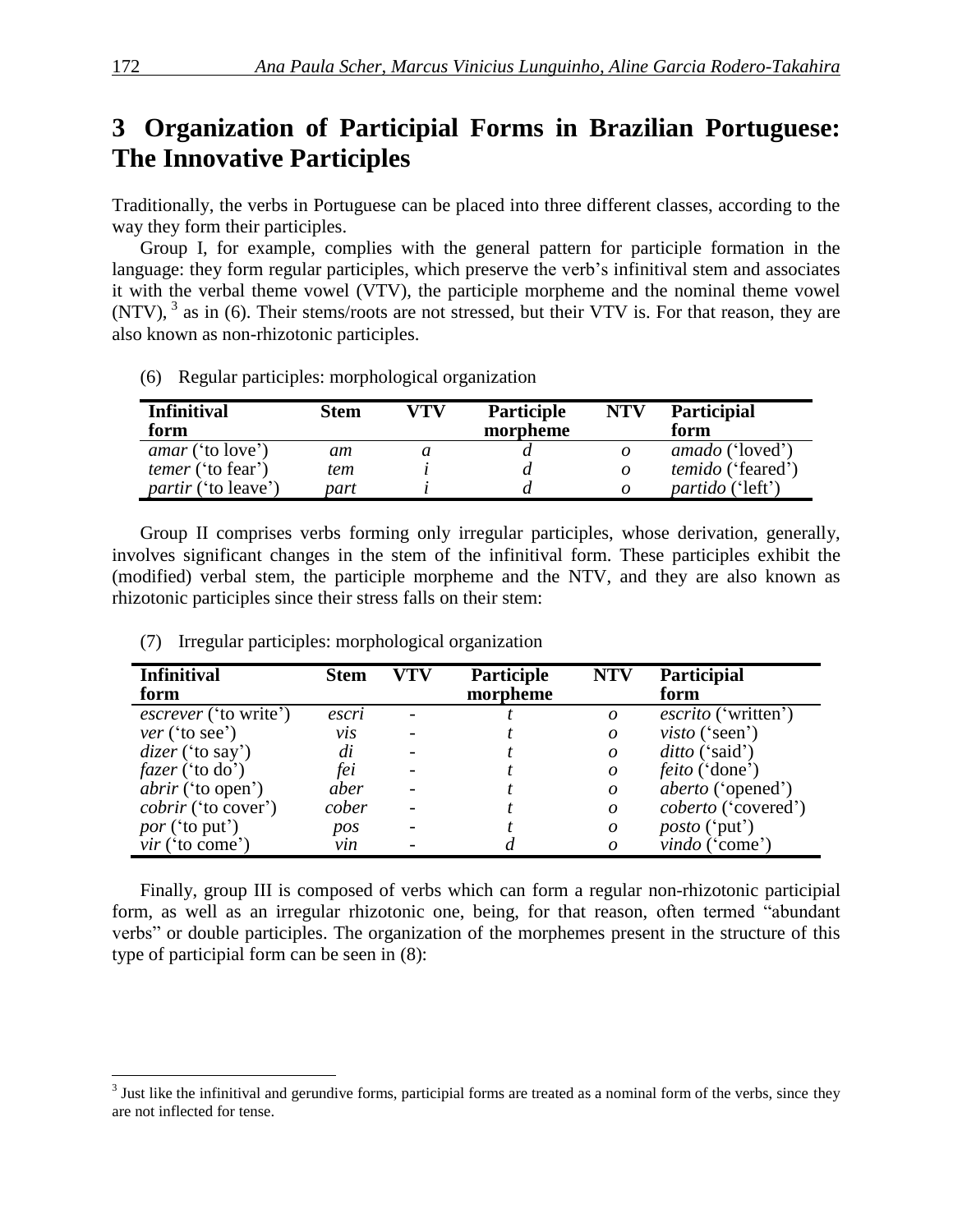| <b>Infinitival</b><br>form     | <b>Stem</b> | <b>VTV</b>    | Participle<br>morpheme | <b>NTV</b>       | Participial<br>form          |
|--------------------------------|-------------|---------------|------------------------|------------------|------------------------------|
| <i>aceitar</i> ('to accept')   | aceit       | $\mathfrak a$ | d                      | $\boldsymbol{o}$ | <i>aceitado</i> ('accepted') |
|                                | aceit       |               |                        | $\boldsymbol{o}$ | <i>aceito</i> ('accepted')   |
| <i>entregar</i> ('to deliver') | entreg      | a             | $\overline{d}$         | $\boldsymbol{o}$ | entregado ('delivered')      |
|                                | entreg      |               |                        | $\boldsymbol{e}$ | entregue ('delivered')       |
| <i>imprimir</i> ('to print')   | imprim      | l             | $\overline{d}$         | $\boldsymbol{o}$ | <i>imprimido</i> ('pressed') |
|                                | impress     |               |                        | $\overline{O}$   | <i>impresso</i> ('pressed')  |
| <i>limpar</i> ('to clean')     | limp        | a             | d                      | $\boldsymbol{o}$ | <i>limpado</i> ('cleaned')   |
|                                | limp        |               |                        | $\boldsymbol{o}$ | <i>limpo</i> ('clean')       |
| <i>pegar</i> ('to take')       | peg         | a             | d                      | $\boldsymbol{o}$ | <i>pegado</i> ('taken')      |
|                                | peg         |               |                        | $\boldsymbol{o}$ | <i>pego</i> ('taken')        |
| <i>salvar</i> ('to save')      | salv        | a             | d                      | $\boldsymbol{o}$ | salvado ('saved')            |
|                                | salv        |               |                        | $\theta$         | salvo ('save')               |

(8) Double participial forms: morphological organization<sup>4</sup>

In SLRT, we argued in favor of the existence of another group of verbs in the grammar of BP, call it group IV, which puts together some new participial forms being observed in colloquial BP: the innovative participle. This group comprises verbs which, until very recently, formed mainly regular participles (group I), but, nowadays, can also be associated with these innovative forms. The morphological organization of both types of participles is suggested in (9), which shows a combination of stem, VTV, participle morpheme and NTV, for the regular form, as well as a combination of stem and NTV, for the innovative form:

| <b>Infinitival</b>         | <b>Stem</b>      | <b>VTV</b>    | <b>Participle</b> | <b>NTV</b>       | Participial                 |
|----------------------------|------------------|---------------|-------------------|------------------|-----------------------------|
| form                       |                  |               | morpheme          |                  | form                        |
| <i>comprar</i> ('to buy')  | compr            | $\mathfrak a$ |                   | $\boldsymbol{o}$ | <i>comprado</i> ('bought')  |
|                            | compr            |               |                   | $\boldsymbol{o}$ | <i>compro</i> ('bought')    |
| <i>cortar</i> ('to cut')   | cort             | a             | d                 | $\boldsymbol{o}$ | <i>cortado</i> ('cut')      |
|                            | cort             |               |                   | $\boldsymbol{o}$ | <i>corto</i> ('cut')        |
| <i>falar</i> ('to talk')   | fal              | $\mathfrak a$ | $\overline{d}$    | $\boldsymbol{o}$ | <i>falado</i> ('spoken')    |
|                            | fal              |               |                   | $\boldsymbol{o}$ | <i>falo</i> ('spoken')      |
| <i>mandar</i> ('to send')  | mand             | $\mathfrak a$ | $\overline{d}$    | $\boldsymbol{o}$ | <i>madado</i> ('sent')      |
|                            | mand             |               |                   | $\boldsymbol{o}$ | <i>mando</i> ('sent')       |
| <i>pedir</i> ('to ask')    | ped              |               | $\overline{d}$    | $\boldsymbol{o}$ | <i>pedido</i> ('asked')     |
|                            | pec              |               |                   | $\boldsymbol{o}$ | <i>peço</i> ('asked')       |
| <i>perder</i> ('to lose')  | perd             |               | $\overline{d}$    | $\boldsymbol{o}$ | <i>perdido</i> ('lost')     |
|                            | <i>perc/perd</i> |               |                   | $\boldsymbol{o}$ | <i>perco/perdo</i> ('lost') |
| <i>subir</i> ('to rise')   | sub              | $-l$          | $\overline{d}$    | $\boldsymbol{o}$ | subido ('risen')            |
|                            | sub              |               |                   | $\boldsymbol{o}$ | $subo$ ('risen')            |
| <i>trazer</i> ('to bring') | traz             | $-l$          | $\overline{d}$    | $\overline{O}$   | <i>trazido</i> ('brought')  |
|                            | trag             |               |                   | 0                | <i>trago</i> ('brought')    |

(9) Regular and innovative: morphological organization<sup>5</sup>

<sup>&</sup>lt;sup>4</sup> The first line of each cell presents the morphological organization of regular participles and in the second line it is shown the morphological organization of irregular participles.

 $<sup>5</sup>$  Differently from (8), the second line in (9) shows the morphological organization of innovative participles.</sup>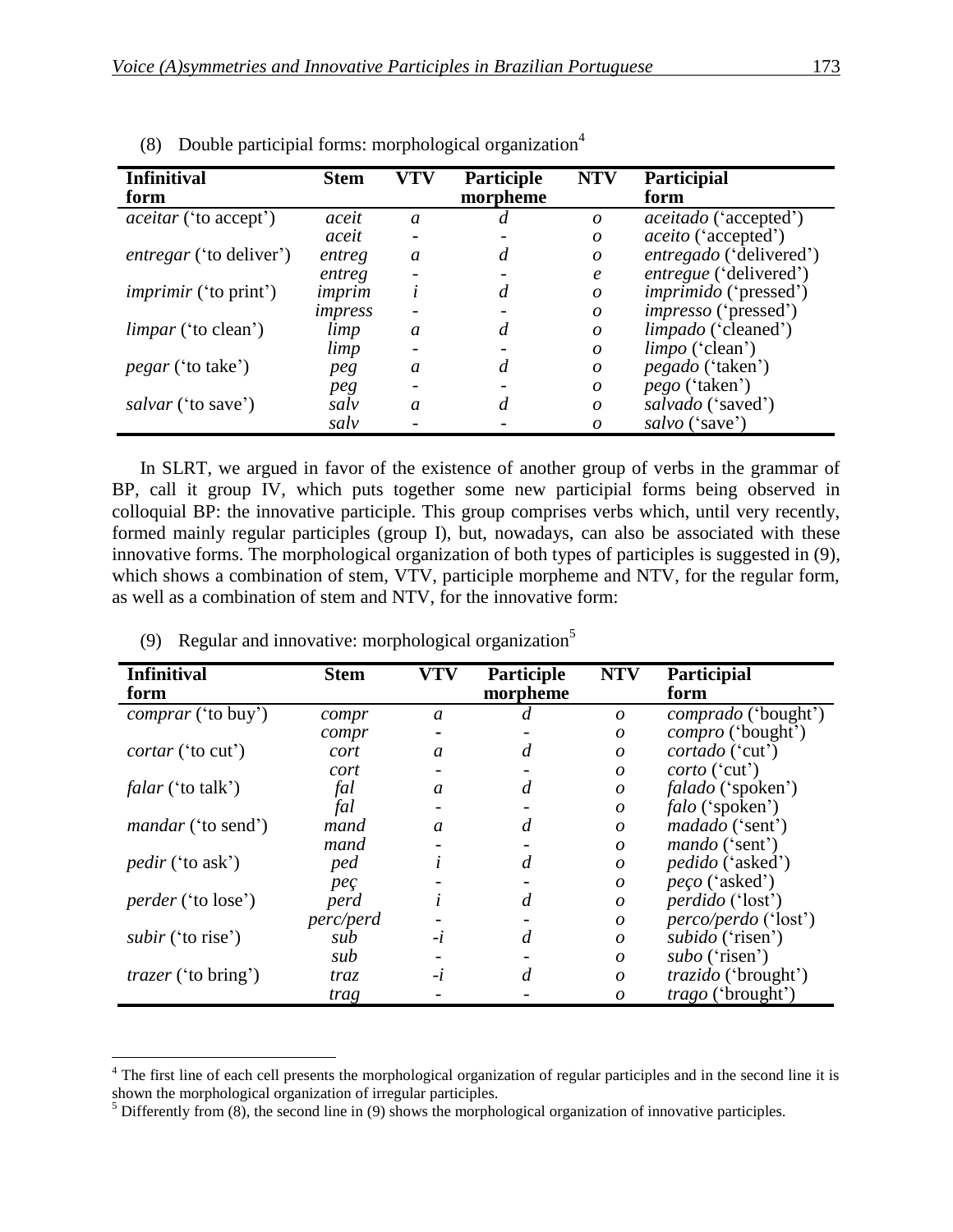Having presented the way participles are organized in BP, we pass on to describe the syntax of these innovative participial forms as we put forward in SLRT.

# **4** The Syntax of Innovative Participles in Brazilian Portuguese: **A First Look**

In this section we bring some examples of the distribution of innovative participles in BP and present the analysis we proposed in SLRT to account for this distribution. The following examples will guide our presentation.

- (10) a. O menino *tinha falo* a verdade. 'The boy *had said* the truth.'
	- b. Eles *tinham peço* todos os materiais necessários. 'They *had asked* for all the materials needed.'
- (11) a. O menino *tinha falado* a verdade. 'The boy *had said* the truth.'
	- b. Eles tinham pedido todos os materiais necessários. 'They *had asked* for all the materials needed.'
- (12) a. \*A verdade *foi fala* (pelo menino). 'The truth *was said* (by the boy).'
	- b. \*Todos os materiais necessários foram peços (por eles). 'All the material needed *were asked* for (by them).'
- (13) a. A verdade *foi falada* (pelo menino). 'The truth *was said* (by the boy).'
	- b. Todos os materiais necessários foram pedidos (por eles). 'All the material needed *were asked* for (by them).'

Concentrating on examples such as those illustrated above, SLRT present two characteristics of innovative participles in Brazilian Portuguese:

- a) The innovative form of participles show variation with their regular counterpart in active sentences, and
- b) the syntax of innovative participles in Brazilian Portuguese is constrained by voice: innovative participles are possible only in active (compound tense) sentences.

In order to explain these two properties, SLRT developed an analysis for innovative participles in terms of the features [PERF] and [PASS], which are introduced in the syntactic derivation, and of morphological processes occurring in the Morphological Structure.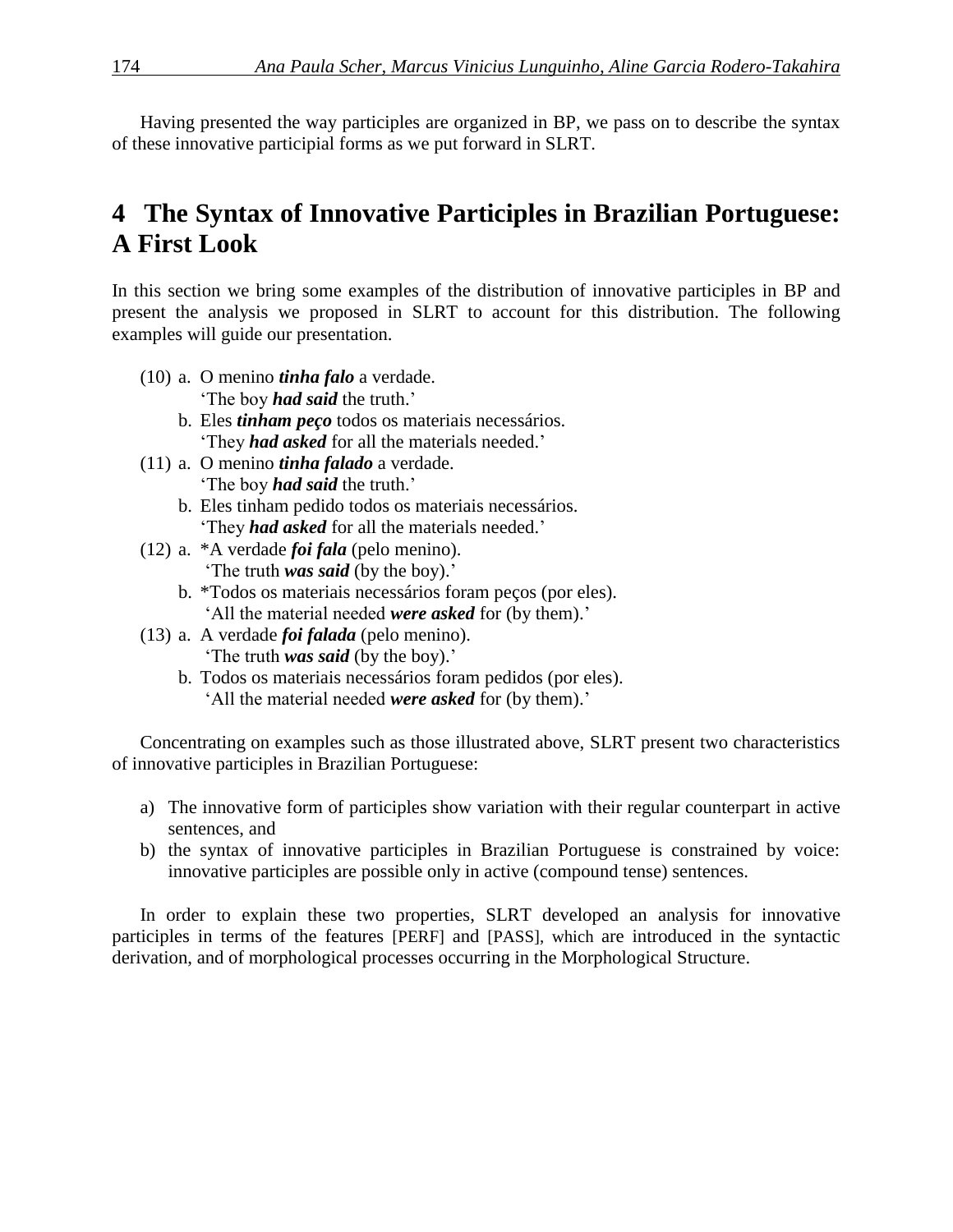### **4.1 The Variation**

To capture the parallelism between innovative and regular forms of participles in active perfect sentences/compound tenses, SLRT build their proposal on the framework of Distributed Morphology (Hale and Marantz 1993). Using as the starting point for their analysis Ippolito's (1999) proposal for Italian participles, and Medeiros's (2008) approach for Brazilian Portuguese participles, the authors assume that innovative and regular participles share the same syntax:

(14) Syntactic representation of active sentences with regular and innovative participles<sup>6</sup>



According to the representation above, a verbal category *v* categorizes a root and defines it as a verb; then, inflectional heads of the I type (Ippolito 1999, Medeiros 2008), bringing the aspectual feature [PERF], and temporal features are introduced in the derivation and the result is the (abstract) representation of a (regular or innovative) participle.

The difference in form between the two participles is a consequence of different morphological processes that occur at the level of Morphological Structure, as can be seen bellow, where the Morphological Structures associated with the verbs *falado*, in (1d), and *falo*, in (1c), are shown in (15a) and (15b), respectively:

 $6$  In the representations, we will omit the CP level for easy of presentation.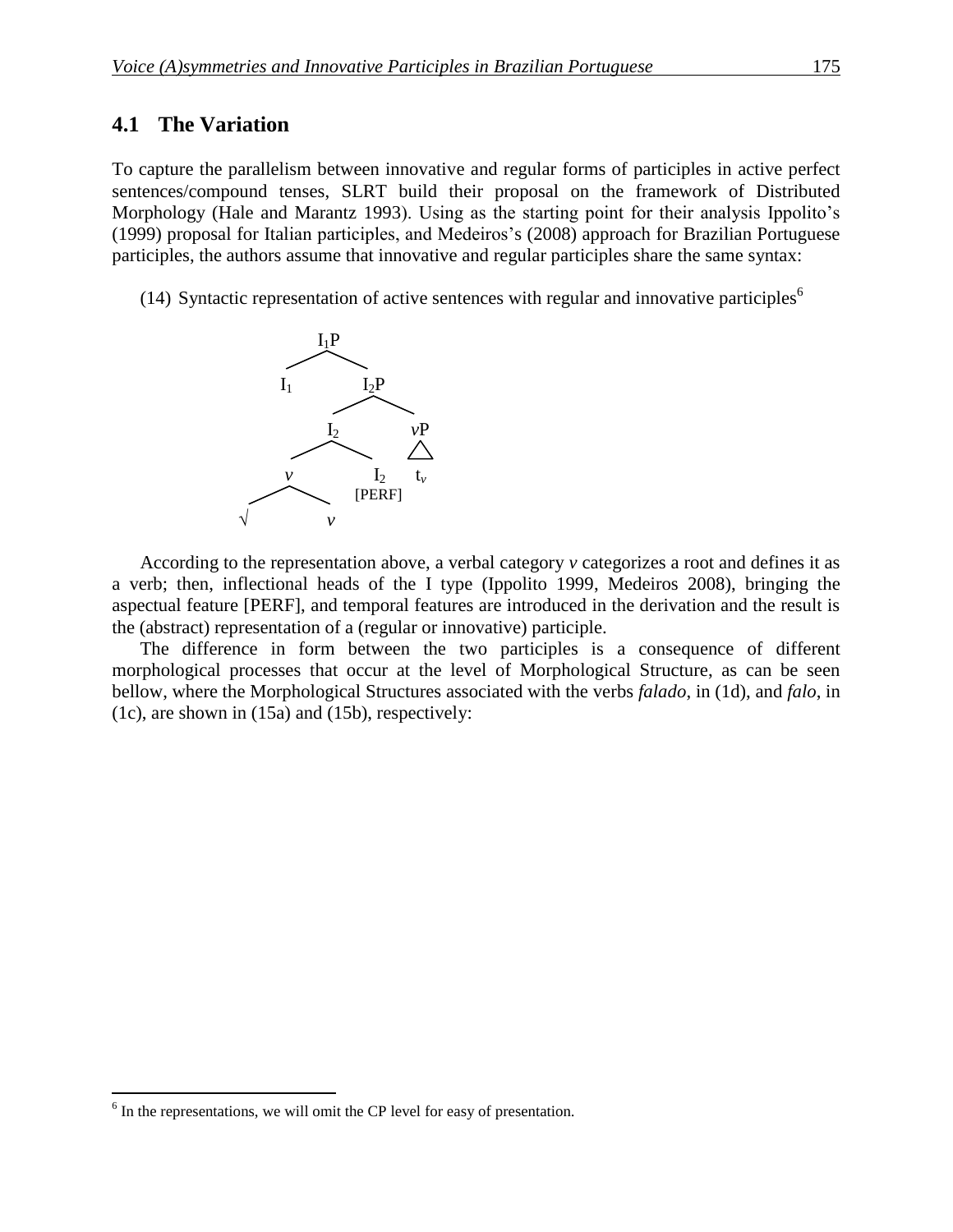#### (15) Morphological Structures

a. regular participle: *tinha falado*<sup>7</sup>



#### b. innovative participle: *tinha falo*



Because both participles in this context do not show agreement (neither with the subject nor with the object), an AGR node is not necessary to be associated with the  $I_2$  head. As pointed out in footnote 3, given the fact that participles do not inflect for tense as finite verbs do, we will treat them as nominal forms (following traditional grammars of Portuguese). The conclusion to be taken is that their Morphological Structures are associated with a nominal class head  $\mathfrak{F}$ , which hosts the nominal thematic suffix, delimits the word and prevents it from incorporating to the next I higher up in the structure (Harris 1999, Alcântara 2003, 2010, Scher 2012a,b).

The differences between these two forms have to do with the insertion of the *th* head, which hosts the verbal thematic suffix (Oltra-Massuet 1999) in regular participles, (15a), versus its absence in the innovative ones, (15b). The absence of *th* in innovative participles has as its immediate consequence the fact that they do not realize any VTV. In this context, where there is

 $7$  The morphological representation proposed by SLRT for regular participles is slightly different from what is presented by Ippolito (1999) and Medeiros (2008).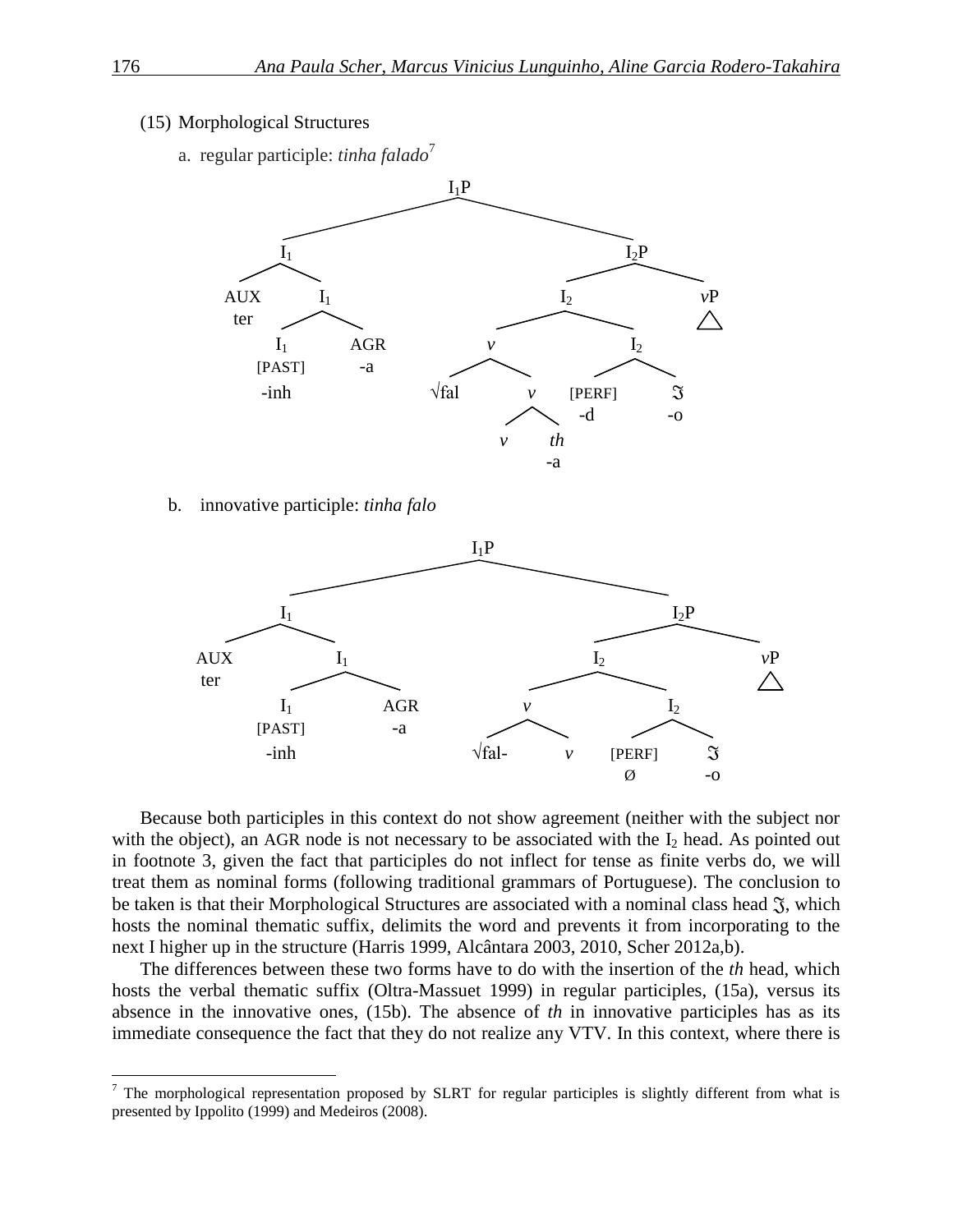no morphological *th* node inserted, it is assumed that only one vocabulary item can be inserted under the  $I_2$  head, according to the specification below:

 $(16)$   $\emptyset \leftrightarrow$  [PERF] /\_\_-*th* 

A solution in terms of a rule which associates a null exponent to the [PERF] feature in the absence on the node *th* was an interesting one and could account for the data we could come across at the time, which revealed a quite systematic asymmetric behavior for the innovative participles: they were restricted to active sentences. This apparent asymmetry is the subject of the next section.

### **4.2** Voice Asymmetry

As the examples (17) and (18), taken from SLRT (p. 105), show, there seems to be some voice asymmetry constraining the distribution of innovative participles in BP, according to which these participial forms can only be grammatical in active perfect sentences/compound tenses. The authors points out that "only the regular form of the participle is grammatical in passive contexts, where the innovative participle is ungrammatical (or, at least, awkward)" (SLRT p.105).

- (17) Passive sentences: innovative participles
	- a. \*As frutas *foram compras* pela Maria. 'The fruits *were bought* by Maria.'
	- b. \*As chaves *foram percas* pela Maria. 'The keys *were lost* by Maria.'
	- c. \*A carta de aceite *foi manda* para o João pela universidade.

'The acceptance letter *was sent* to João by the university.'

- (18) Passive sentences: regular participles
	- a. As frutas *foram compradas* pela Maria. 'The fruits *were bought* by Maria.'
	- b. As chaves *foram perdidas* pela Maria. 'The keys *were lost* by Maria.'
	- c. A carta de aceite *foi mandada* para o João pela universidade. 'The acceptance letter *was sent* to João by the university.'

To understand the reason why regular participles are possible in passives whereas innovative participles are not, the authors adopt Medeiros's (2008) syntax for passives: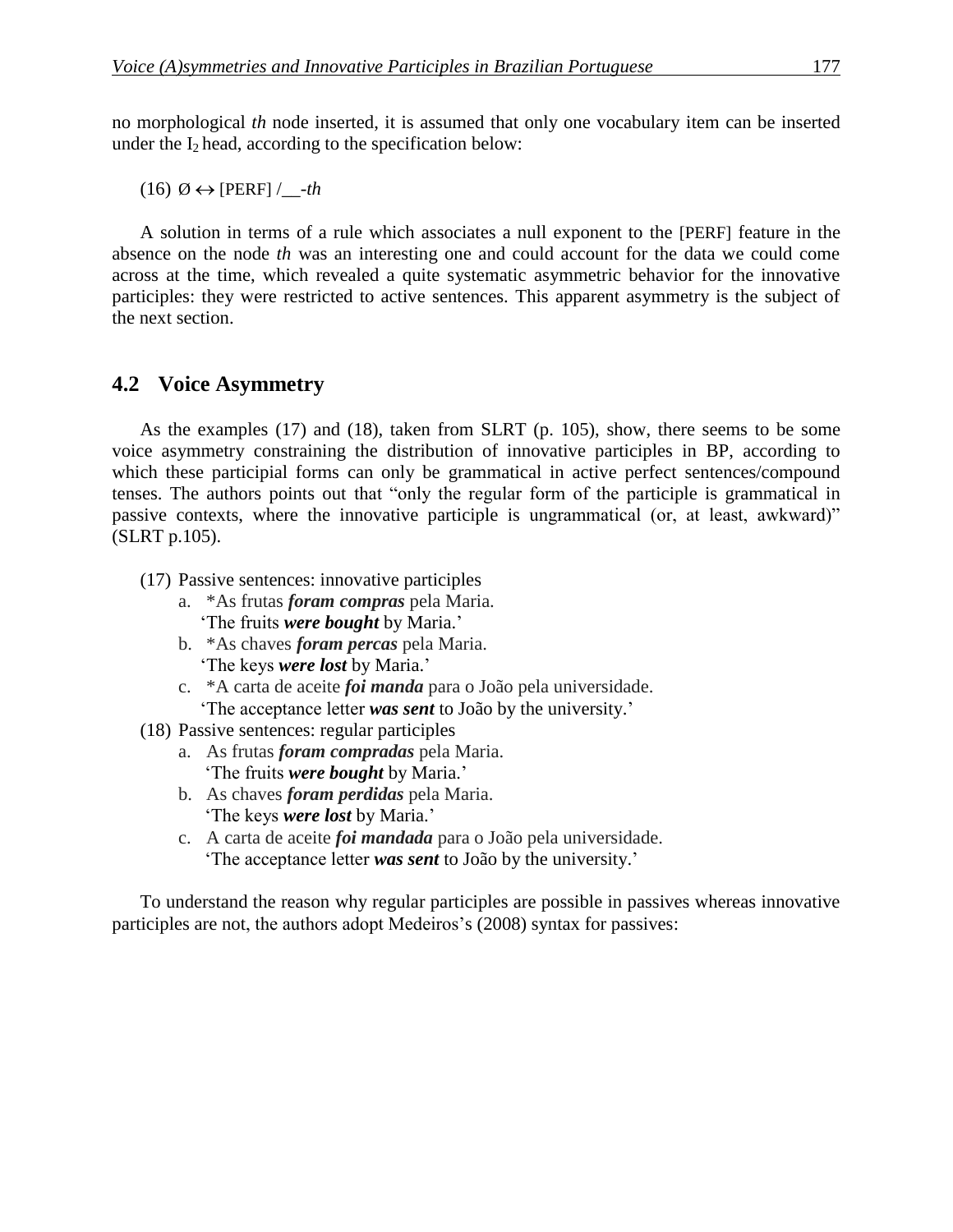



The difference between this structure and that of active sentences is that passives involve another syntactic head  $I_3$  which is responsible for the voice feature [PASS]. In the analysis proposed by SLRT, this feature is the source of the voice asymmetries: innovative participles are forms fully specified as [PERF] and, for that reason, incompatible with passives; regular participles, by their turn, are compatible with both features.

The next section will bring some new data which, together with those presented in (4) and (5), have made us revisit the claim made in SLRT, since innovative participles have proved not to be restricted to active contexts. That means the incompatibility we suggested before, between those forms and the feature [PASS] might not play any crucial role in the derivation of sentences with participial forms in PB.

# **5** Innovative Participles and Passives in Brazilian Portuguese: **New Data**

SLRT have pointed out that the use of innovative forms is much more frequent in active contexts than it is in passive contexts. That worked for us as an indication that passive contexts require regular participles, while the context of active perfect sentences/compound tenses may accept regular or innovative participles.

However, cases of innovative participles in passive contexts do occur in BP, as can be seen from the examples in  $(20)$ , below.<sup>8</sup> In fact, the number of sentences like this seems to be enlarging:

<sup>&</sup>lt;sup>8</sup> Some occurrences of innovative participles with passives in European Portuguese (EP) can be found in the Appendix B. In spite of the fact the EP can also exhibit innovative participles, we will not work comparatively here.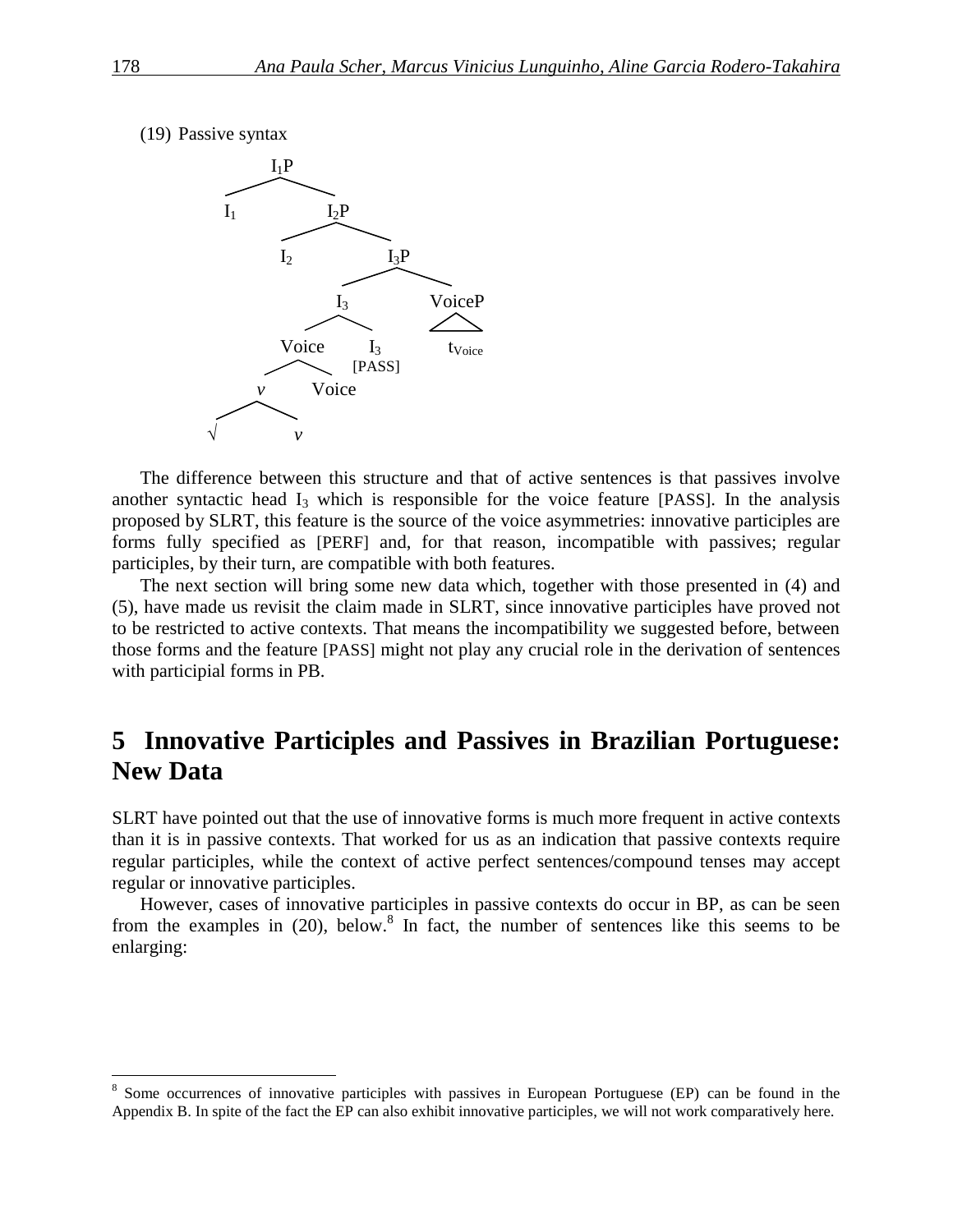(20) a. *comprar* ('to buy')

Na foto não dá para ver que as bolas são com gliter... Todos os enfeites *foram compros* na Cristal Doces e Festas (…).

'The picture doesn't show the balls have glitter in them… All ornaments *were bought* at Cristal Doces e Festas (…).'

b. *perder* ('to lose')

(...) quando não choramos, guardamos para nós mesmos todo o sentimento que foi ganho ou que *foi perco*.

'(…) when we don't cry, we keep to ourselves all the feeling that *was* got or *lost*.'

Minha noite já *tinha sido perca* no momento em que tinha avistado Julia. 'My night *had been lost* in the moment I had spotted Julia.'

c. *fechar* ('to close')

Mas por medida de segurança, os sete leitos *foram fechos* até que a vigilância termine sua inspeção e libere o local.

'But, for security reasons, the seven beds *were closed* until the Security finishes its inspection and frees the place.'

d. *trazer* ('to bring')

As placas continuarão a ser instaladas na próxima semana, por causa da pouca quantidade que *tinha sido trago* para a cidade.

'The plates will continue to be installed next week because of the small amount that *had been brought* to the city.'

e. *pedir* ('to ask')

Enviei ao endereço dado um anexo que continha os seguintes dados: cópia do meu CPF, indenidade frente e verso e o comprovante de residência. Tudo o que me tinha sido peço (para enviar) na última ligação.

'I sent an attachment containing the following data to the relevant address: a copy of my CPF, duplex ID and the proof of residence. Everything that I *had been asked* (to send) in the last call.'

f. *mandar* ('to send')

Comprei no quiosque do North Shopping Caruaru em 30/01/12, um relógio da marca Touch com referência AD 0921-22 com garantia de um ano. No dia 26/12/12 ele *foi mando* à assistência, pois parou de funcionar. A vendedora informou que, como a assistência era em Recife, teria um prazo de 20 ou 30 dias para retornar.

'I have bought a Touch watch with the reference AD 0921-22 with a one-yearguarantee at a kiosk in Caruaru North Shopping in 01/30/2012. On 12/26/12 it *was sent* to the assistance because it stopped working. The saleswoman informed that, as the assistance shop was in Recife, it would take 20 to 30 days to return.'

In view of these facts, one cannot ignore that the alleged asymmetries in the distribution of innovative participles regarding active and passive contexts might not be real. In fact, it should be observed that this distribution seems to interact with the grammar of the participle.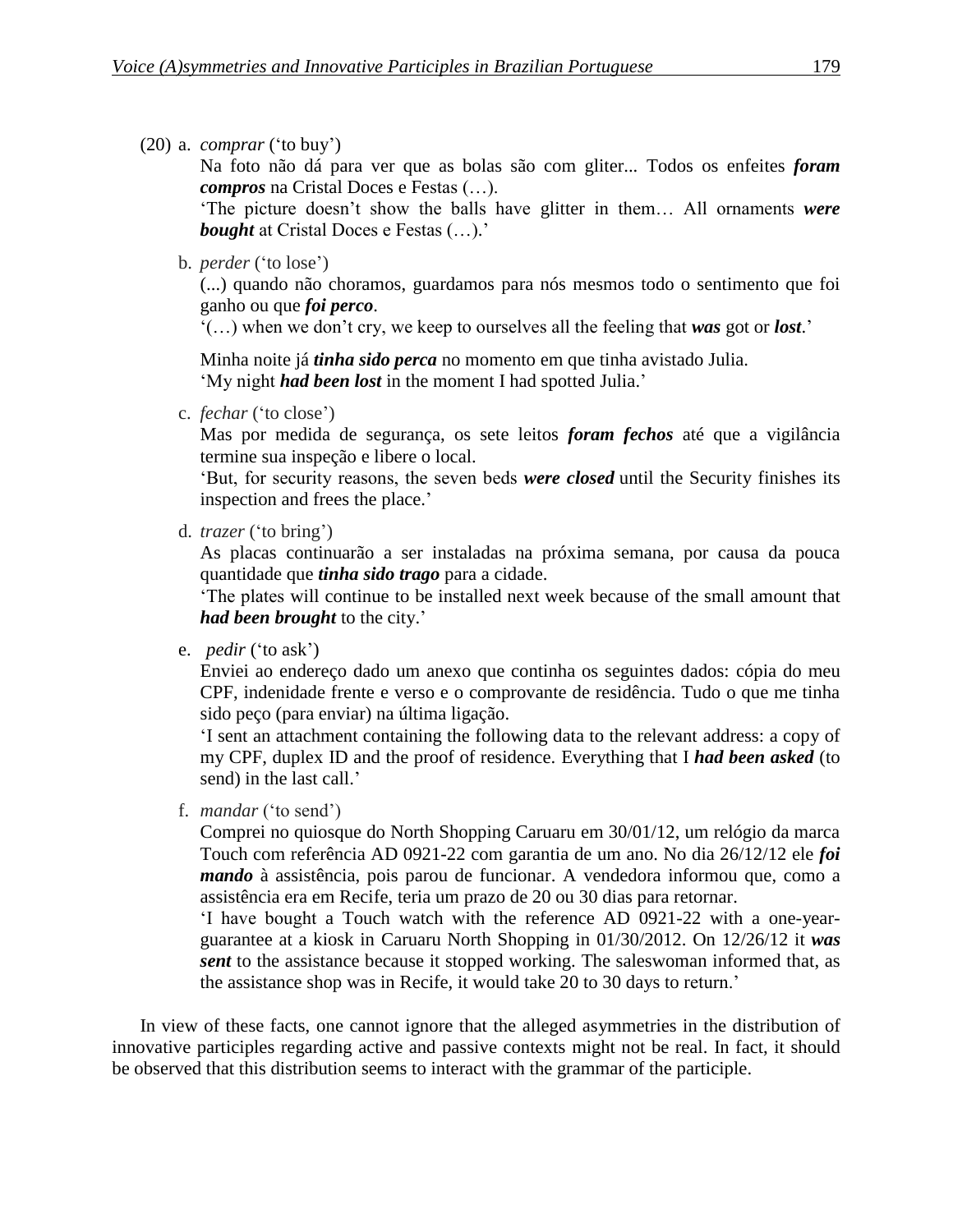What the data above show is that innovative participles, which initially entered BP grammar by the context of active sentences, are now expanding their use to other contexts such as passive sentences in the dialects which allow them. In other words they are having their distribution regularized in the syntax of BP. The questions which follow, then, are:

- a) How can this new distribution be captured formally?
- b) Which features are affected by this new organization of the grammar of innovative participles?

A possible answer to these questions, which, in fact, are intertwined, can be seen in comparative terms: innovative participles seem to have been created to those verbs which initially were only regular, that is, verbs which had only the regular participial form and used this form both in active and passive contexts. What happened is that the innovative participle seems to have just walked its way to become a truly variant of the regular participial form. For some verbs it is true, since both forms (regular and innovative) can be used in active and passive sentences.

If what we proposed in SLRT is on the right track, it is reasonable to assume that, for those verbs which allow regular and innovative participles in active and passive sentences, what seems to be happening is that the innovative forms might be changing their composition of features and, as a result of this change, they are becoming compatible with both [PERF] and [PASS] features. What we are saying is that the same way  $\frac{\overline{d}}{d}$  is compatible with [PERF] and [PASS],  $\varnothing$  – for some verbs – is also compatible with these two features. That means to say that both the vocabulary items  $\frac{1}{d}$  and  $\emptyset$  are underspecified for those features, which is exactly which allows them to occur in either context eliminating the asymmetry previously observed for them.

(21) Vocabulary items  $/-d-/ \leftrightarrow$  [ ]  $\emptyset \leftrightarrow [\ ]/\ ]$ -th

The representations for active sentences both with regular and innovative participles remain unaltered: they will also be represented by (14) and (15). As for the passive sentences, their syntactic representation also remains the same as that in (19). Their morphological representations, however, now that more than one participial form has been registered, will have to reflect morphological operations which will vary according to participle formed.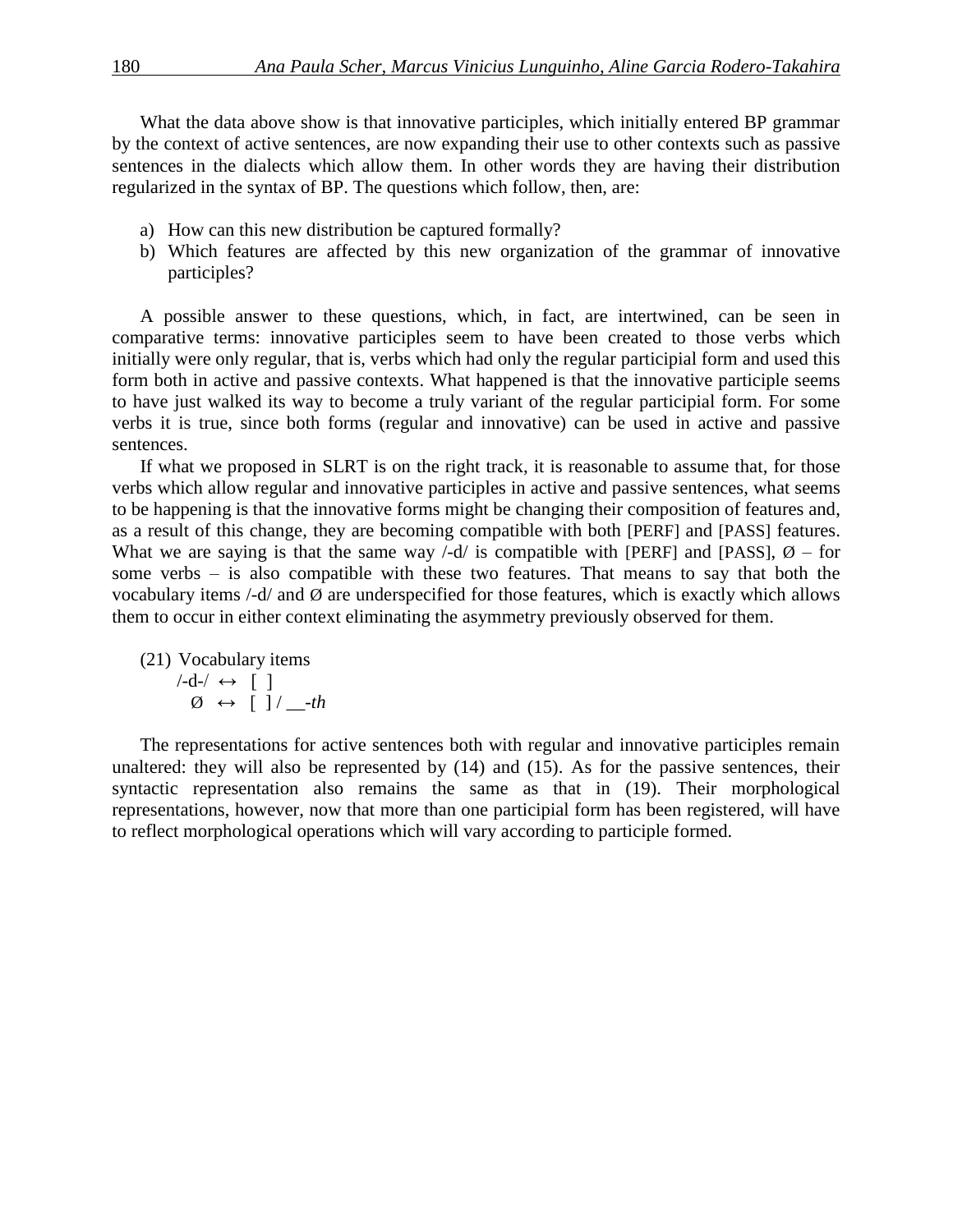(22) Morphological Structures for passive sentences



a. regular participle: *as frutas foram compradas* (= 18)

b. innovative participle: *todos os enfeites foram compros* (= 20a)



Because there are some verbs which resist the use of innovative participles in passive, the voice asymmetry still holds for them. This is the case of verbs such as: *levar* ('to take'), *quebrar* ('to break') and *subir* ('to climb', 'to raise'), for which examples of innovative participles in the passive context could not be found in our search.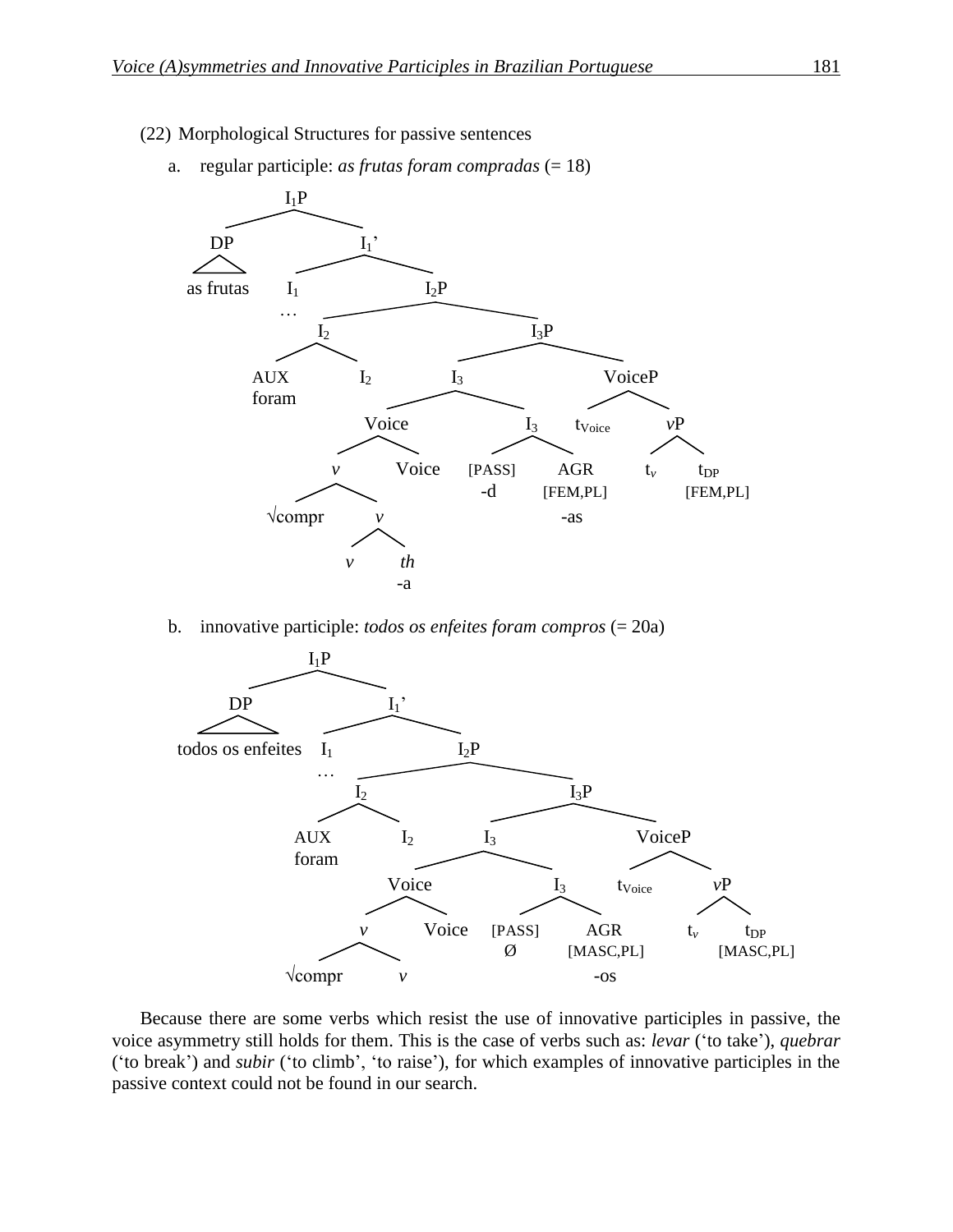What we can conclude from the picture just sketched (and based on the data studied here) is that there is a division inside the innovative participles in group IV:

- a) part of them is changing their internal composition of features, resulting in their compatibility with both active and passive contexts and functioning as real variants of regular participles; and,
- b) part of them keep their feature composition intact/stable; they are seen only in active contexts, exhibiting voice asymmetry.

It is possible to represent this situation in (23) below:

(23) The grammar of innovative participles

| <b>Brazilian Portuguese innovative participles</b>                                                                                                                                                        |                                                                                                      |  |  |  |
|-----------------------------------------------------------------------------------------------------------------------------------------------------------------------------------------------------------|------------------------------------------------------------------------------------------------------|--|--|--|
| Main property<br>$\emptyset \leftrightarrow [\ ]/ \_$ -th                                                                                                                                                 | Main property<br>$\emptyset \leftrightarrow$ [PERF] / -th                                            |  |  |  |
| Consequences<br>- Compatibility with both active and<br>passive sentences<br>- Real variants of regular participles                                                                                       | Consequence<br>- Compatibility with active sentences<br>only: voice asymmetry                        |  |  |  |
| Examples<br><i>comprar</i> ('to buy'), <i>falar</i> ('to speak'),<br><i>fechar</i> ('to close'), mandar ('to send'),<br><i>pedir</i> ('to ask'), <i>perder</i> ('to lose'), <i>trazer</i><br>('to bring') | Examples<br>cortar ('to cut'), levar ('to take'), quebrar<br>('to break'), <i>subir</i> ('to go up') |  |  |  |

It is important to emphasize that some verbs will never be compatible with passive sentences. It is the case of unaccusatives verbs like *chegar* ('to arrive') and *faltar* ('to miss'), which due to syntactic properties do not undergo passivization, and are found only in active sentences:

- (24) E mais uma vez o clima pregou uma peça na gente. Aqui em São Paulo todos achando que o frio *tinha chego* com tudo. Mas não... Esse calor de 35º graus voltou com tudo e nada mais incômodo do que usar roupas muito fechadas certo? 'Once more the weather has played a joke on us. Here in São Paulo everybody thought that the cold weather *had* strongly *arrived*, but no… this 35º hot weather came back and nothing is more disturbing than wearing clothes that are too closed, right?'
- (25) Cheguei no shopping Morumbi cerca das nove e meia da manhã "achando que *tinha chego* cedo demais". 'I got to Morumbi Mall at about nine thirty a.m. "I was thinking that I *had arrived* too

early".'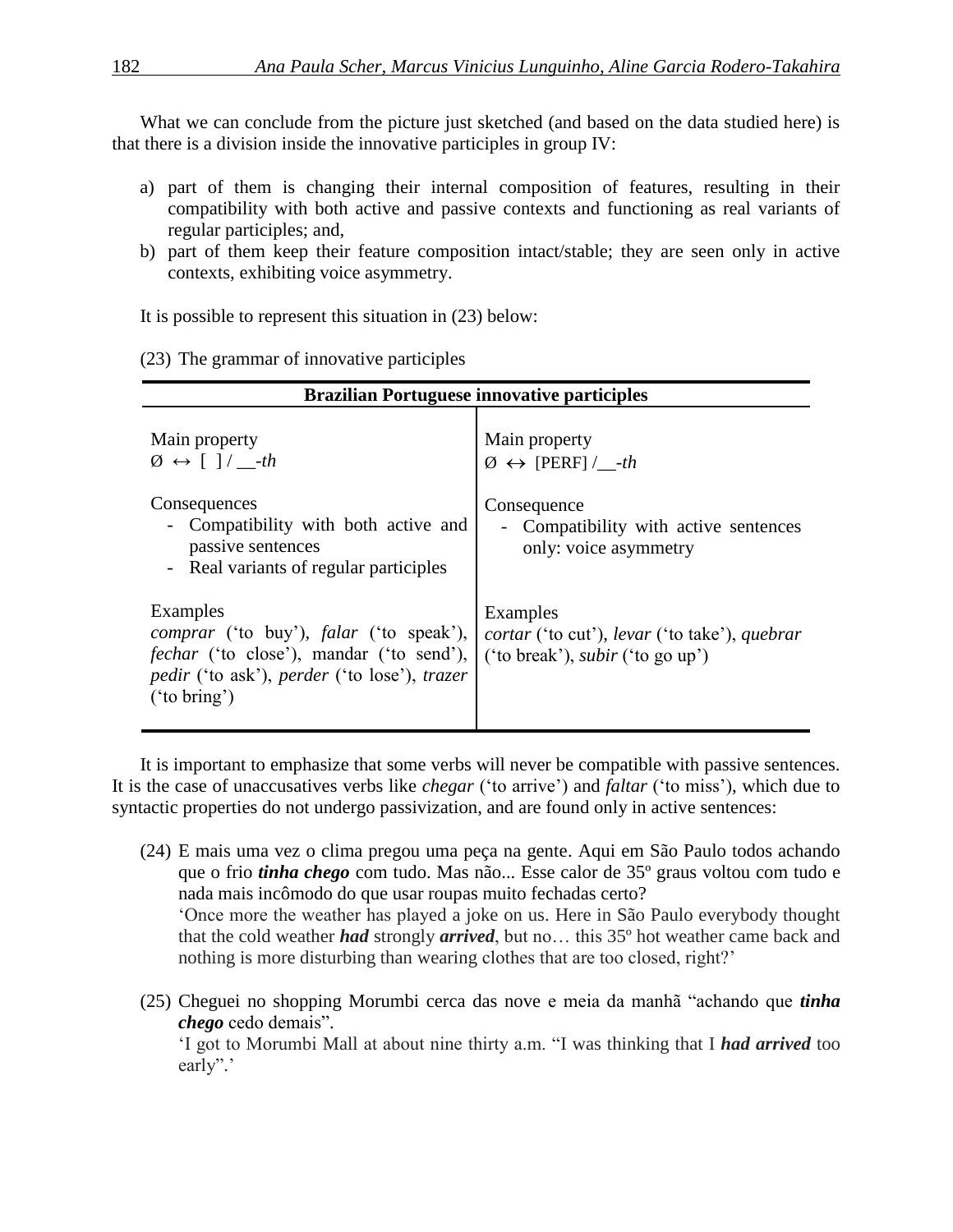- (26) Estou atualizando a tabela. *Tinha falto* luz aqui desde o meio-dia. Daqui a pouco posto. 'I am updating the table. There *was* power *failure* here since midday. I will post it soon.'
- (27) Eu *tinha falto* no dia e o trabalho era em dupla.

'I had missed the class on that day and the task was to be done in twos.'

This section helped us to build a clearer scenario for the distribution of the innovative participles in BP and to revisit the analysis in SLRT accommodating to it the new data concerning passive contexts. However, it is still unclear what restricts the application of innovative participles in passive contexts for some verbs. This is a question we will address in future work.

## **6** Concluding Remarks

The main goal of this paper was to examine the claim made in SLRT, according to which the innovative participles in BP were ungrammatical or strange in passive. This constraint was called voice asymmetry. Through a search in the internet and from data collected in spontaneous speech, we gather some new data revealing that the idea presented in SLRT was too strong to be maintained. The data showed that some BP innovative participles exhibited a more complex distribution: part of these participles – which were restricted to active contexts – are perfectly grammatical in passive being free of the effects of voice asymmetry and for the other part the effects of voice asymmetry are still visible, given that these verbs are confined only to active contexts.

In order to treat this internal organization of innovative participles, we adopted SLRT's analysis, expanding it to the case of innovative participles which are immune to the voice asymmetry. In the case of these participles, they share with the regular ones the same syntax (active and passive). The differences have to do with the fact that both forms employ different morphological operations at the Morphological Structure to produce their final form. The distributional similitude is consequence of the fact that the both  $\frac{1}{d}$  and  $\emptyset$  are underspecified vocabulary items compatible with both the features [PERF] and [PASS]. The final conclusion we arrive at is that these forms behave as linguistic variants. In the case of innovative participles which show the effects of voice asymmetry, the idea is that the  $\emptyset$  maintains its specification for the [PERF] feature, occurring just in active contexts.

### **References**

- Alcântara, Cíntia da Costa. 2003. *As classes formais do português e sua constituição: um estudo à luz da teoria da morfologia distribuída*. PhD dissertation, Pontifícia Universidade Católica do Rio Grande do Sul, Porto Alegre.
- Alcântara, Cíntia da Costa. 2010. As classes formais do português brasileiro. *Letras de Hoje*   $45:5 - 15$ .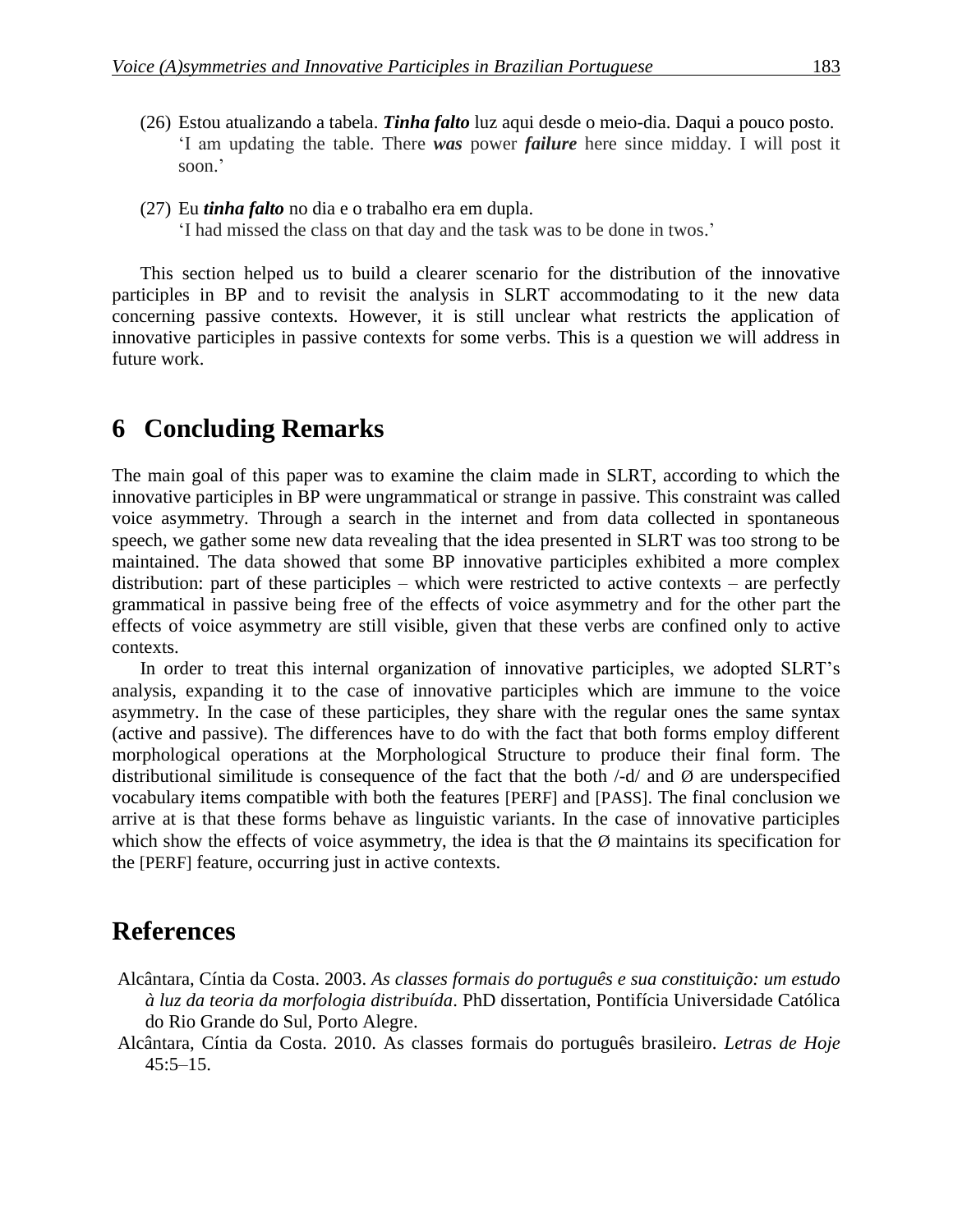- Halle, Morris, and Alec Marantz. 1993. Distributed morphology and the pieces of inflection. In *The View from Building 20: Essays in Linguistics in Honor of Sylvain Bromberger*, ed. Ken Hale and Samuel Jay Keyser, 111–176. Cambridge, MA: MIT Press.
- Harris, James W. 1999. Nasal depalatalization no, morphological well formedness sí; the structure of Spanish word classes. In *MIT Working Papers in Linguistics volume 33: Papers on Morphology and Syntax, Cycle One*, ed. Karlos Arregi, Benjamin Bruening, Cornelia Krause, and Vivian Lin, 47–82. Cambridge, MA: MIT Working Papers in Linguistics.
- Ippolito, Michela. 1999. On the past participle morphology in Italian. In *MIT Working Papers in Linguistics volume 33: Papers on Morphology and Syntax, Cycle One*, ed. Karlos Arregi, Benjamin Bruening, Cornelia Krause, and Vivian Lin, 111–137. Cambridge, MA: MIT Working Papers in Linguistics.
- Medeiros, Alessandro B. 2008. *Traços morfossintáticos e subespecificação morfológica na gramática do português: um estudo das formas participiais*. PhD dissertation, Universidade Federal do Rio de Janeiro, Rio de Janeiro.
- Oltra-Massuet, Isabel. 1999. *On the notion of theme vowel: A new approach to Catalan verbal morphology*. MA thesis, MIT, Cambridge, MA.
- Scher, Ana Paula. 2012a. Truncated forms in Brazilian Portuguese: Evidence for a localist approach to grammar. (in preparation).
- Scher, Ana Paula. 2012b. Truncated nominals and non-verbal subclasses in Brazilian Portuguese. (in preparation).
- Scher, Ana Paula, Marcus Vinicius Lunguinho, and Aline Garcia Rodero-Takahira. 2013. Innovative participles in Brazilian Portuguese. *Revista Linguíʃtica* 9:92–111.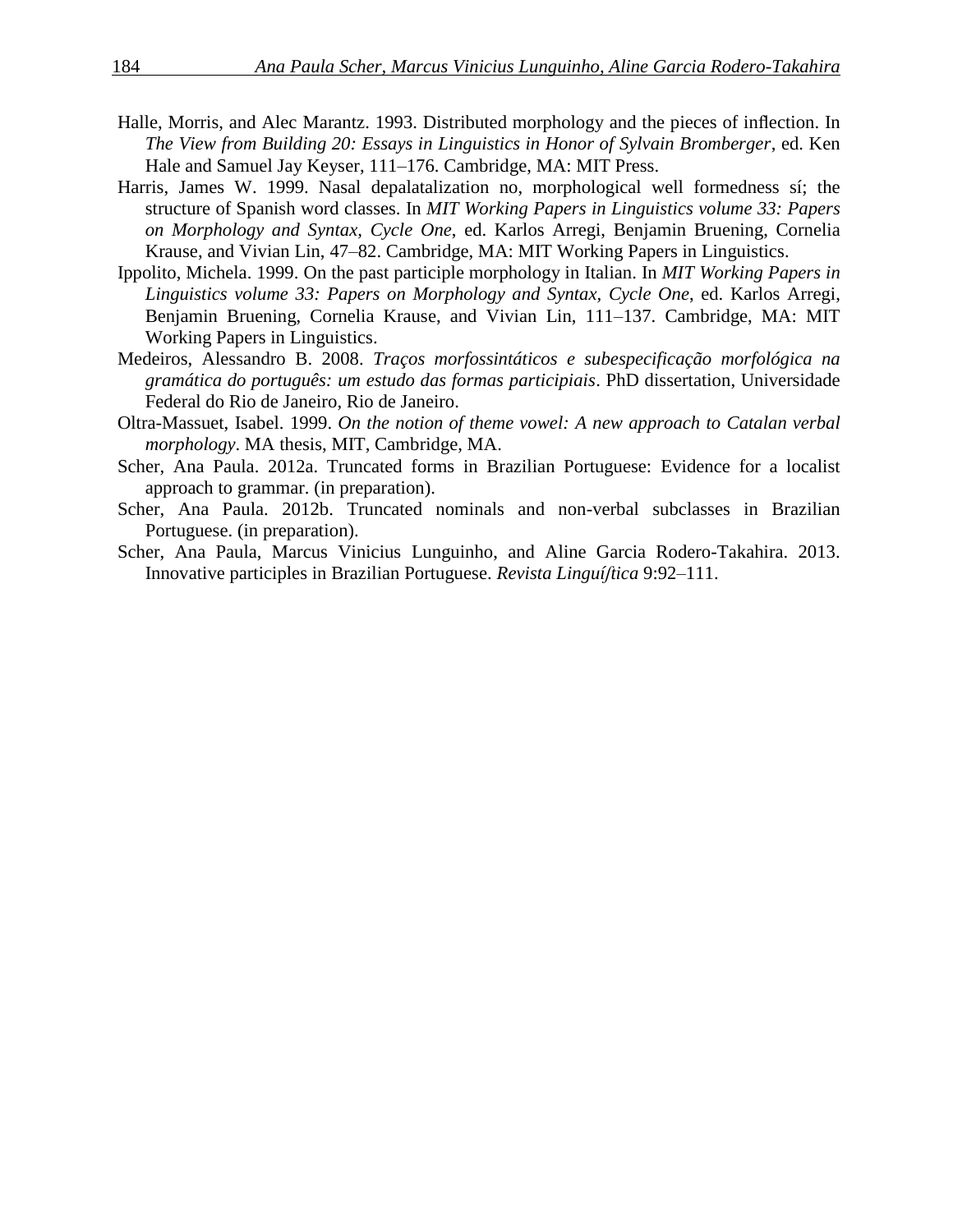### **Appendix A: Innovative Participles in Brazilian Portuguese**

### **Active perfect sentences (compound tenses)**

- (1) Sobre o que eu *tinha falo*. 'On what I *had said*.' Source: http://ladesabafo.blogspot.co.uk/2011\_08\_01\_archive.html.
- (2) E mais uma vez o clima pregou uma peça na gente, aqui em são paulo todos achando que o frio *tinha chego* com tudo, mais não esse calor de 35º graus voltou com tudo e nada mais incomodo do que usar roupas muito fechadas certo?

'Once more the weather has played a joke on us. Here in São Paulo everybody thought that the cold weather *had* strongly *arrived*, but no… this 35º hot weather came back and nothing is more disturbing than wearing clothes that are too closed, right?'

Source: http://www.vaidademasculina.com/search/label/regata%20loose%20fit%20masculina.

(3) Cheguei no shopping Morumbi cerca das nove e meia da manhã "achando que *tinha chego* cedo demais".

'I got to Morumbi Mall at about nine thirty a.m. "I was thinking that I *had arrived* too early".'

Source: http://www.estilocomfarofa.com.br/index.php?sub=\_inc&secao=ler&id=539.

(4) to atualizando a tabela *tinha falto* luz aqui desde do meio dia daqui apouco posto. 'I am updating the table. There *was* power *failure* here since midday. I will post it soon.'

Source: http://www.htforum.com/vb/archive/index.php/t-171578-p-2.html.

- (5) eu *tinha falto* no dia e o trabalho era en dupla. 'I *had missed* the class on that day and the task was to be done in twos.' Source: http://www.x-flog.com.br/xdrix/908916.
- (6) Me ajudem, quando eu entrei no yahoo apareceu uma mensagem na minha foto dizendo que eu *tinha perco* 33 pontos?

'Help me, when I entered Yahoo, there was a message in my photograph, saying that I *had lost* 33 points?'.

Source: https://br.answers.yahoo.com/question/index?qid=20090706180256AAnw5bO.

- (7) (...) e meus créditos que eu *tinha perdo* (…). '(…) and what about the credits I *had lost* (…).' Source: https://br.answers.yahoo.com/question/index?qid=20130603085847AAe7xXq.
- (8) (...) tava doendo tanto que meus pais me levaram no Hospital pra ver se eu não tinha quebrado nenhum osso, fiz exame e não *tinha quebro* nada (...). '(…) it was hurting so much that my parents took me to the hospital to see whether I had broken any bones. I was examined and I *had not broken* anything (…).' Source: https://br.answers.yahoo.com/question/index?qid=20110825092439AAq4RBR.
- (9) Depois dessa eu *tinha quebro* a perna desse desgraçado. 'After that, I would *have broken* that bastard's leg.' Source: http://www.meutimao.com.br/comentario/905810/kkkkkkkkkkkkkkk.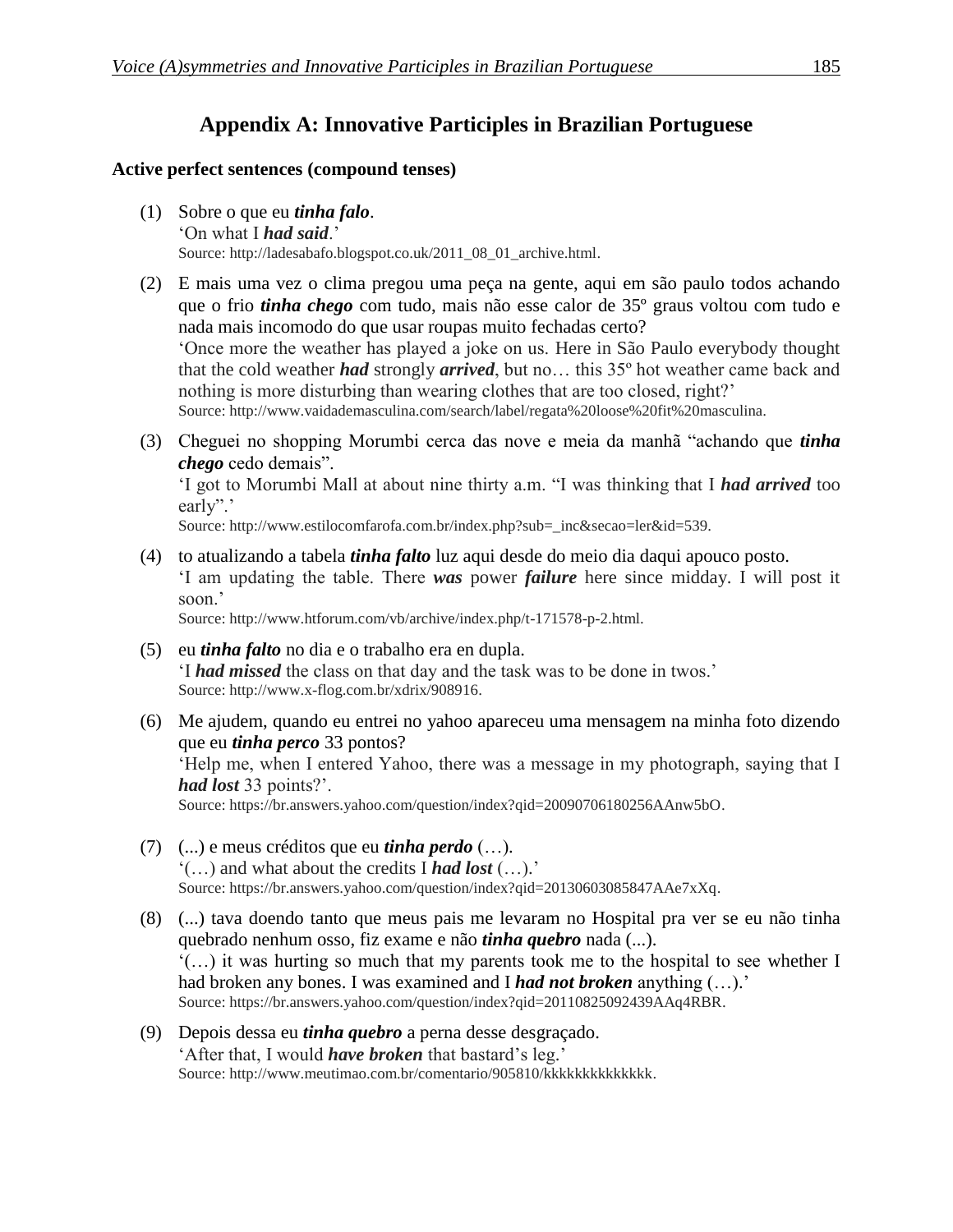(10) Na virada de ano fui tomar banho de mar e acabei perdendo a chave de casa, foi uma depressão porque só eu *tinha levo* a chave... 'On New Year's Eve I went for a bath in the sea and ended up losing the key of my house. It was depressing because only I *had taken* the key…'

Source: http://brieleconta.blogspot.com.br/

#### **Passive sentences**

(11) Na foto não da pra ver que as bolas são com gliter ... Todos os enfeites *foram compros* na Cristal Doces e Festas (…).

'The picture doesn't show the balls have glitter in them... All ornaments *were bought* at Cristal Doces e Festas (…).'

Source: linehdamas.blogspot.com.

- (12) O que os artistas não tinham em mente que engenheiros e estudantes de vários locais do Brasil fariam vídeos parecidos "nocauteando" o que *tinha sido falo* por eles. 'What the artists didn't see coming was that engineers and students from many parts of Brazil would produce similar videos denying what *had been said* by them.' Source: http://beautyeco.com.br/2011/12/a-polemica-dos-ecochatos/.
- (13) (...) achei um derrespeito da companhia, lembrando que meu bilhete *tinha sido compro* em uma tarifa normal.

'(...) I thought it was very disrespectful of the company, since my ticket *had been bought* at a normal rate.'

Source: http://www.reclameaqui.com.br/6088976/tam-linhas-aereas/falta-de-respeito-com-cliente/.

(14) (...) quando não choramos guardamos para nós mesmo todo o sentimento que foi ganho ou que *foi perco*.

'(…) when we don't cry, we keep to ourselves all the feeling that *was* got or *lost*.' Source: http://pensador.uol.com.br/autor/kleber\_chambarelli/2/.

- (15) Minha noite já *tinha sido perca* no momento em que tinha avistado Julia. 'My night *had been lost* in the moment I had spotted Julia.' Source: http://web-ao-cair-da-noite.tumblr.com/.
- (16) Mas por medida de segurança, os sete leitos *foram fechos* até que a vigilância termine sua inspeção e libere o local.

'But, for security reasons, the seven beds *were closed* until the Security finishes its inspection and frees the place.'

Source: http://www.unidas.org.br/rj-mortes-suspeitas-levam-a-interdicao-de-cti-infantil/2624/detalhenoticia-saude.

(17) As placas continuaram a serem instaladas na próxima semana, por causa da pouca quantidade que *tinha sido trago* para a cidade.

'The plates will continue to be installed next week because of the small amount that *had been brought* to the city.'

Source: http://redemarica.blogspot.com.br/2013/08/prefeitura-instala-placas-de-pontos-de.html.